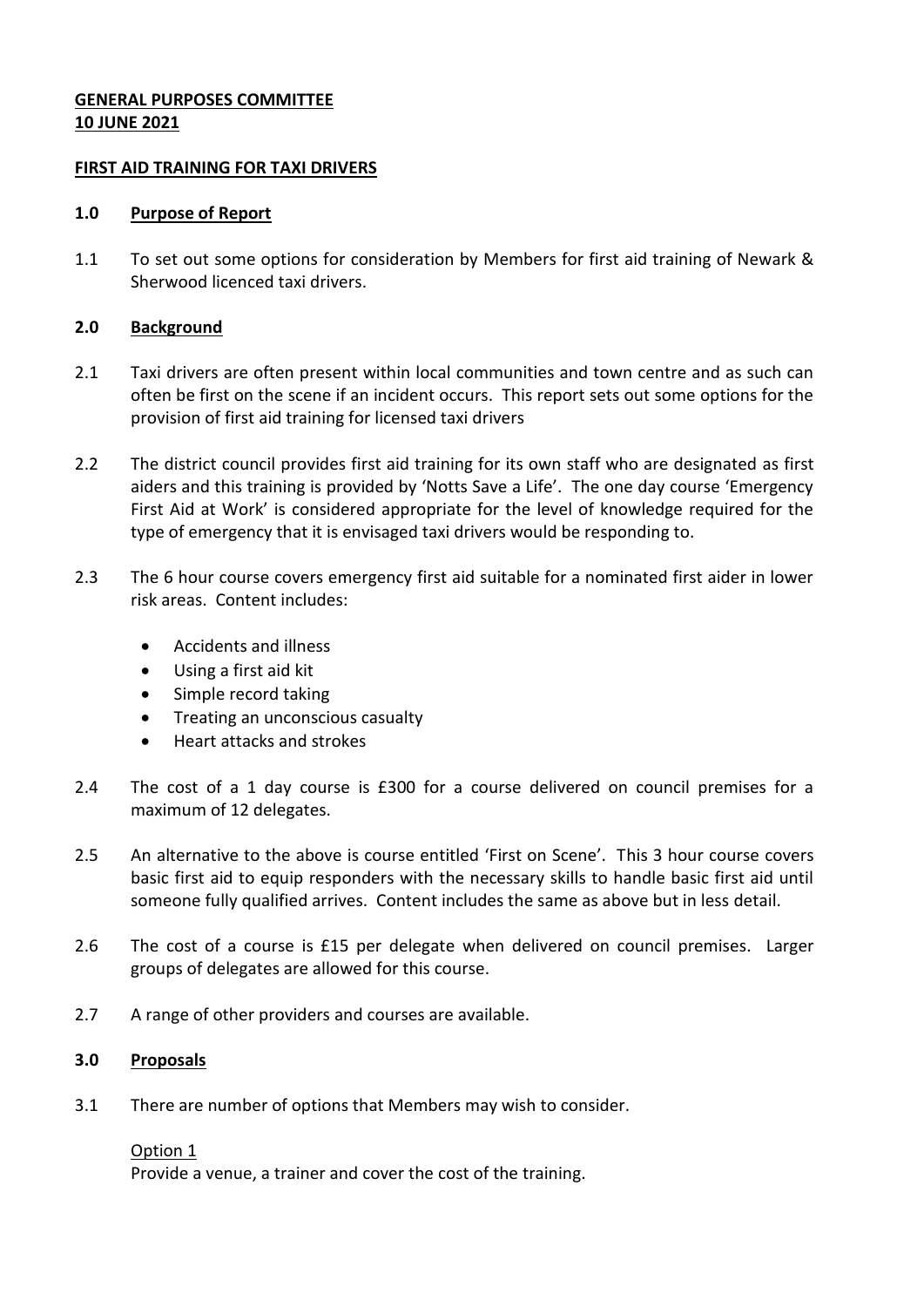This would be the most expensive option for the Council and may attract large demand. The Council currently has 146 licensed taxi drivers and 115 private ambulance drivers.

## Option 2

Provide a venue and trainer and subsidise the training by 50%

The 50% subsidy would attract some drivers and would lessen the demand from that of a fully funded training event.

#### Option 3

Provide a venue and trainer and provide no subsidy for the course fees.

This would involve little out lay from the Council but may not attract many delegates.

## Option 4

Provide details and prices of courses available and let the drivers source their own training if they wish to do so.

- 3.2 Each of the options set out above has different budgetary implications and it is not possible to fully identify the cost of the training until the preferred option and demand for that option is known.
- 3.3 If Members are minded to support an option that requires funding from the Council there is an opportunity to set aside a fixed amount of budget to deliver a finite amount of training on a first come first served basis.

# **4.0 Equalities Implications**

4.1 There are equalities implications arising from this report.

# **5.0 Financial Implications (FIN21-22/6409)**

5.1 The costs below are based on maximum take up of the training for 146 drivers.

|          | 3 hour course | 1 day course |
|----------|---------------|--------------|
| Option 1 | £2,190        | £3,650       |
| Option 2 | £1,095        | £1,825       |
| Option 3 | f٨            | f۵           |
| Option 4 |               | FΠ           |

- 5.2 The venue would be Castle House, so no additional cost to the Council, although while the rooms are used for training, they cannot be used for external income sources. The cost of the trainer is included in the course fees as stated in section 2.
- 5.3 Budget provision does not exist, so additional funding through reserves will be required, up to £3,650, if options 1 or 2 are chosen.